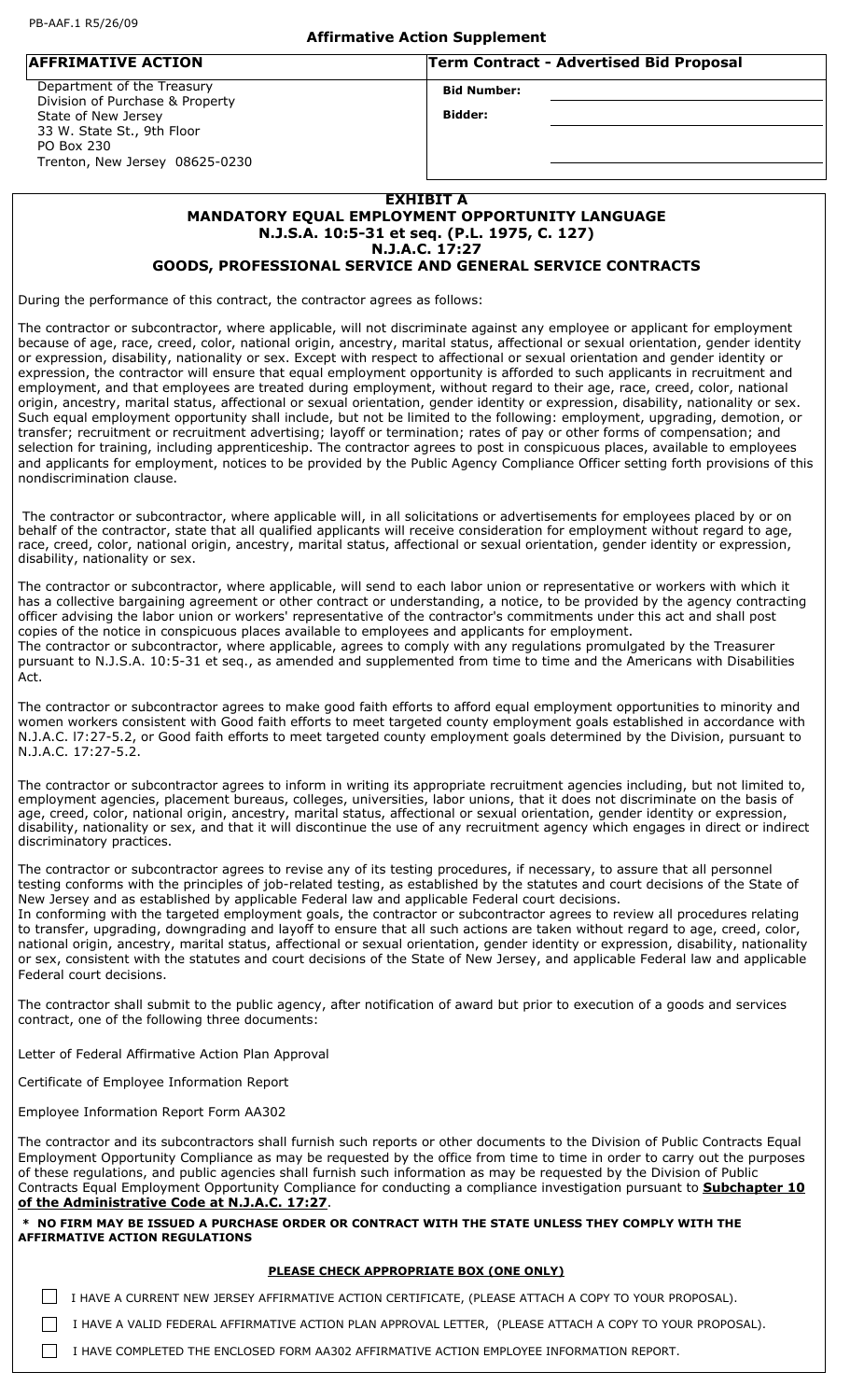# **INSTRUCTIONS FOR COMPLETING THE EMPLOYEE INFORMATION REPORT (FORM AA302)**

**IMPORTANT:** READ THE FOLLOWING INSTRUCTIONS CAREFULLY BEFORE COMPLETING THE FORM. PRINT OR TYPE ALL INFORMATION. FAILURE TO PROPERLY COMPLETE THE ENTIRE FORM **AND TO SUBMIT THE REQUIRED \$150.00 NON-REFUNDABLE FEE MAY DELAY ISSUANCE OF YOUR CERTIFICATE**. **IF YOU HAVE A CURRENT CERTIFICATE OF EMPLOYEE INFORMATION REPORT, DO NOT COMPLETE THIS FORM UNLESS YOUR ARE RENEWING A CERTIFICATE THAT IS DUE FOR EXPIRATION. DO NOT COMPLETE THIS FORM FOR CONSTRUCTION CONTRACT AWARDS.** 

the Internal Revenue Service, or if a Federal Employer Identification Number has been applied for, or if your business FROM THE FACILITY THAT IS BEING AWARDED THE is such that you have not or will not receive a Federal Employer Identification Number, enter the Social Security Number of the owner or of one partner, in the case of a partnership.

**ITEM 2** - Check the box appropriate to your TYPE OF BUSINESS. If you are engaged in more than one type of business check the predominate one. If you are a manufacturer deriving more than 50% of your receipts from your own retail outlets, check "Retail".

**ITEM 3** - Enter the total "number" of employees in the entire company, including part-time employees. This number shall include all facilities in the entire firm or corporation.

**ITEM 4** - Enter the name by which the company is identified. If there is more than one company name, enter the predominate one.

**ITEM 5** - Enter the physical location of the company. Include City, County, State and Zip Code.

**ITEM 6** - Enter the name of any parent or affiliated company including the City, County, State and Zip Code. If there is none, so indicate by entering "None" or N/A.

**ITEM 7** - Check the box appropriate to your type of company establishment. "Single-establishment Employer" shall include an employer whose business is conducted at only one physical **ITEM 14** - If this is the first time an Employee Information location. "Multi-establishment Employer" shall include an employer whose business is conducted at more than one location.

**ITEM 8** - If "Multi-establishment" was entered in item 8, enter the number of establishments within the State of New Jersey.

**ITEM 9** - Enter the total number of employees at the establishment being awarded the contract.

**ITEM 10** - Enter the name of the Public Agency awarding the completed. Include City, State, Zip Code and Phone Number. contract. Include City, County, State and Zip Code. This is not applicable if you are renewing a current Certificate.

**ITEM 1** - Enter the Federal Identification Number assigned by ITEM 11 - Enter the appropriate figures on all lines and in all columns. THIS SHALL ONLY INCLUDE EMPLOYMENT DATA CONTRACT. DO NOT list the same employee in more than one job category. **DO NOT attach an EEO-1 Report**.

### **Racial/Ethnic Groups will be defined:**

**Black:** Not of Hispanic origin. Persons having origin in any of the Black racial groups of Africa.

**Hispanic:** Persons of Mexican, Puerto Rican, Cuban, or Central or South American or other Spanish culture or origin, regardless of race.

**American Indian or Alaskan Native:** Persons having origins in any of the original peoples of North America, and who maintain cultural identification through tribal affiliation or community recognition.

**Asian or Pacific Islander:** Persons having origin in any of the original peoples of the Far East, Southeast Asia, the Indian Sub-continent or the Pacific Islands. This area includes for example, China, Japan, Korea, the Phillippine Islands and Samoa.

**Non-Minority:** Any Persons not identified in any of the aforementioned Racial/Ethnic Groups.

**ITEM 12** - Check the appropriate box. If the race or ethnic group information was not obtained by 1 or 2, specify by what other means this was done in 3.

**ITEM 13** - Enter the dates of the payroll period used to prepare the employment data presented in Item 12.

Report has been submitted for this company, check block "Yes".

**ITEM 15** - If the answer to Item 15 is "No", enter the date when the last Employee Information Report was submitted by this company.

**ITEM 16** - Print or type the name of the person completing the form. Include the signature, title and date.

**ITEM 17** - Enter the physical location where the form is being

### **TYPE OR PRINT IN SHARP BALL POINT PEN**

THE VENDOR IS TO COMPLETE THE EMPLOYEE INFORMATION REPORT FORM (AA302) AND RETAIN A COPY FOR THE VENDOR'S OWN FILES. THE VENDOR SHOULD ALSO SUBMIT A COPY TO THE PUBLIC AGENCY AWARDING THE CONTRACT IF THIS IS YOUR FIRST REPORT; AND FORWARD ONE COPY **WITH A CHECK IN THE AMOUNT OF \$150.00 PAYABLE TO THE TREASURER, STATE OF NEW JERSEY(FEE IS NON-REFUNDABLE)** TO:

### **NJ Department of the Treasury Division of Public Contracts Equal Employment Opportunity Compliance P.O. Box 206**

**Trenton, New Jersey 08625-0206 Telephone No. (609) 292-5473**